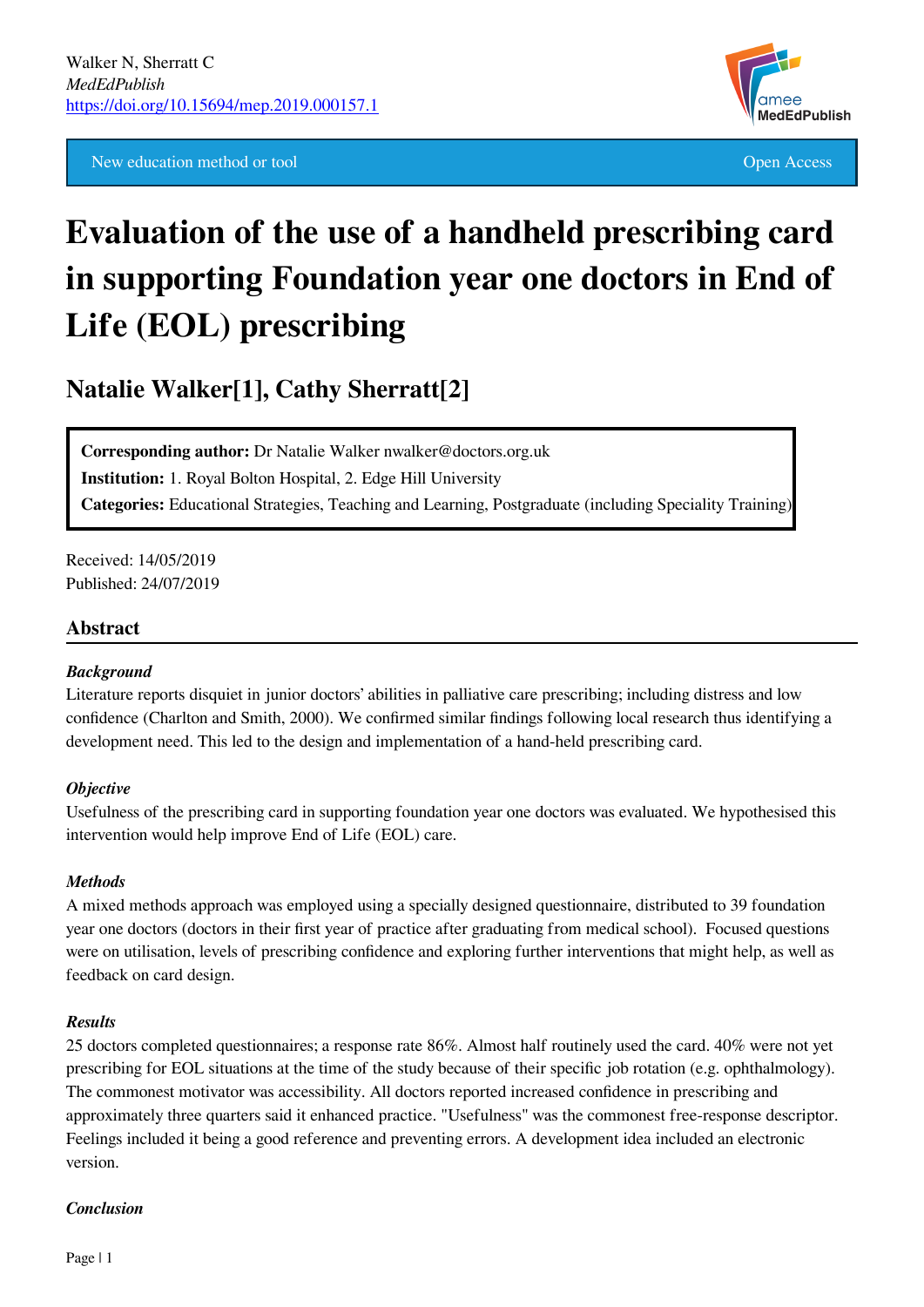Walker N, Sherratt C *MedEdPublish* <https://doi.org/10.15694/mep.2019.000157.1>



Results highlight that a simple hand-held prescribing card is useful. To our knowledge, this is the first UK study of its kind employing an educational intervention in palliative care in a hospital setting. It is important to implement this educational intervention early to support doctors.

**Keywords:** palliative care; junior doctors; education

# **Introduction**

**'Palliative care is the right of every patient and its provision the responsibility of every doctor'** (Doyle, 1996 cited in Charlton & Smith, 2000 p. 27).

Worldwide there is considerable evidence that foundation doctors feel unprepared to care for dying patients (Gibbins *et al*., 2011). Indeed, Field and Howell (1998) surveyed junior doctors and found self-reported adverse feelings of vulnerability and distress. This is of concern considering junior doctors are on the front line looking after this cohort of patients. Lack of consistency in undergraduate palliative care teaching may help to explain. Certainly, evidence suggests it to be fragmented, ad-hoc and time limited (Price and Schofield, 2015).

After careful reflection on the above, we explored challenges amongst foundation doctors locally, working in End of Life (EOL) care and considered educational interventions that might help them improve. This was in line with national end of life directives which stress the role of educational development in EOL care (Royal College of Physicians, 2016).

A survey was designed and completed with questions addressing confidence in different areas of EOL prescribing and identifying perceived teaching needs (Supplemetary file 2). The second stage involved focus group interviews to further explore confidence. In summary, results showed low levels of confidence in EOL prescribing mirroring previous research findings. Subsequently a handheld card (Supplementary file 1) was developed, launched into clinical practice and evaluated.

It is meaningful to conduct this work as there is a paucity of evidence on educational research in this area (Bowden *et al*., 2013). Evolving this domain is crucial for supporting our doctors early in their career.

# **Literature review**

Key findings from this field of research identifies newly qualified doctors feel unprepared and unconfident to care for patients at the EOL (Gibbins *et al*., 2011; Price and Schofield, 2015). This might be simply explained by lack of training and there is a wealth of literature recognising insufficient training in palliative care in medical School curricula (Lloyd-Williams and Macleod, 2004; Field and Howell, 1998; Charlton and Smith, 2000).

It can perhaps be explained by the fact that Palliative care itself is a relatively new speciality (JRCPTB, 2016) and therefore its only recently that all medical schools include mandatory modular teaching on palliative care (Lloyd-Williams and MacLeod, 2004, Walker *et al*., 2014). Also, palliative care is a small field so even the most enthusiastic teachers are frequently busy, and time is limited. Improvements have been made and by 2008, the association for palliative medicine published a curriculum which was recommended for undergraduate teaching (Bowden *et al*., 2013). Before this, palliative care had not been a priority topic in medical schools.

It is not surprising then that newly-qualified doctors report gaps in knowledge, skills and behaviours when it comes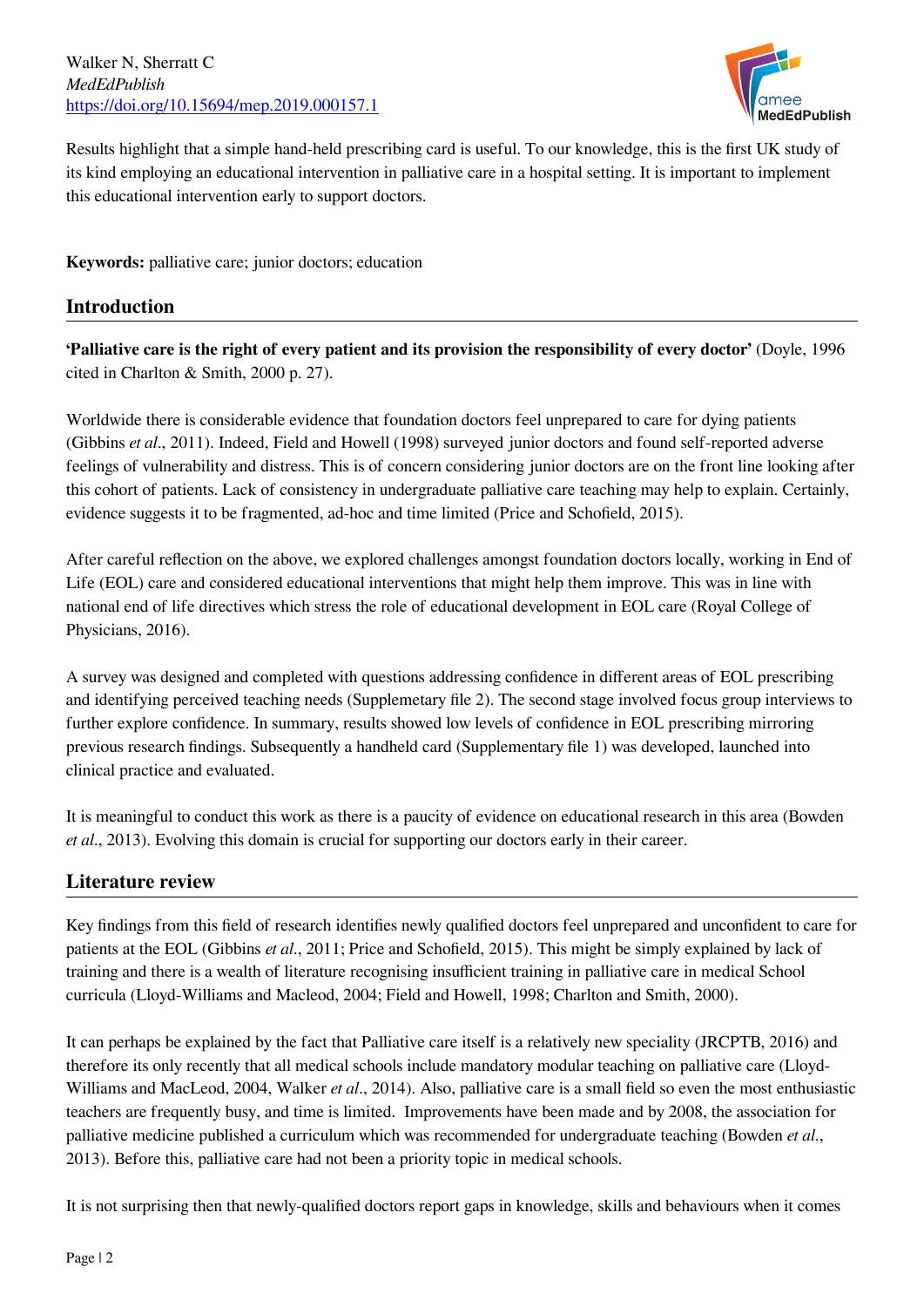

to EOL care provision. Price and Schofield (2015) further point out that most of skills in palliative care are developed by qualified doctors, often by experiential learning, as again formal integrated EOL teaching is at a premium. One study of doctors, in 2003, reported their education in palliative care as a junior doctor was negligible (Charlton and Currie, 2008).

There is little data available in the UK that has focused on implementing learning strategies amongst foundation doctors and developing specific post-graduate training programmes. Most previously available data is based around Medical School education. So, we really are at the tip of the iceberg when it comes to secondary care post-graduate palliative care training. However, education is clearly at the heart of palliative care (The National Association of Palliative Care Educators, NAPCE, 2016) and this project has worked towards addressing some of these needs in a local population of foundation doctors by offering an educational intervention.

Globally, there are two published Canadian papers demonstrating the benefit of focused educational projects to improve EOL care provision for doctors. Both showed written guidance was useful. Mikhael *et al*., (2008) provided a pocket card for pain and symptom control alongside blended teaching. Critchley *et al*., (2002) also designed a pocket card to help with pain and symptom control prescribing with positive results. We hoped our work would echo these findings.

# **Methods**

This study gained ethical approval from the research governance team within Bolton NHS Foundation Trust and was registered at Edge Hill University. Project funding was granted for the development of the handheld card by the faculty of Medical Education at Bolton NHS Foundation Trust. The nature of the study was explained to the participants in an information sheet, distributed one week prior to data collection. For data collection an anonymous specially-designed questionnaire (Supplementary file 2) was distributed to the population group of 39-foundation year one doctors (known in some countries as 'interns') from our local hospital; a convenience sample. Inclusion criteria were all the doctors attending foundation year one professional development teaching on the day of data collection. The only exclusion criteria were refusal to participate in the study. It was expected that the junior doctors completed the questionnaires over a period of 15 mins.

Initial questions covered demographic data with simple dichotomous responses. The next questions used multiplechoice design to investigate how much the card was utilised as well as exploring motivational factors and barriers. The following section assessed confidence in aspects of EOL care prescribing; a one directional anchor scale was used to measure responses. The next stage of the questionnaire focused on satisfaction of the educational intervention using a Likert style response. Views on other interventions of potential use were then asked about before a final question allowing opportunity to give feedback on card design.

# **Data Analysis**

Quantitative data was analysed using descriptive statistics as the sample size was small. The total number of participants on the day of the survey was 29 out of a possible 39 (74%). 25 doctors out of 29 completed questionnaires, a response rate of 86%. 20 questionnaires were incomplete although none unfilled to a significant degree. All questionnaires were analysed. The majority of participants (80%, n=20) were between 20-25 years of age with 20% (n=5) being over age 25. There were almost equal numbers of males and females which matches the population of newly-qualified doctors in this region.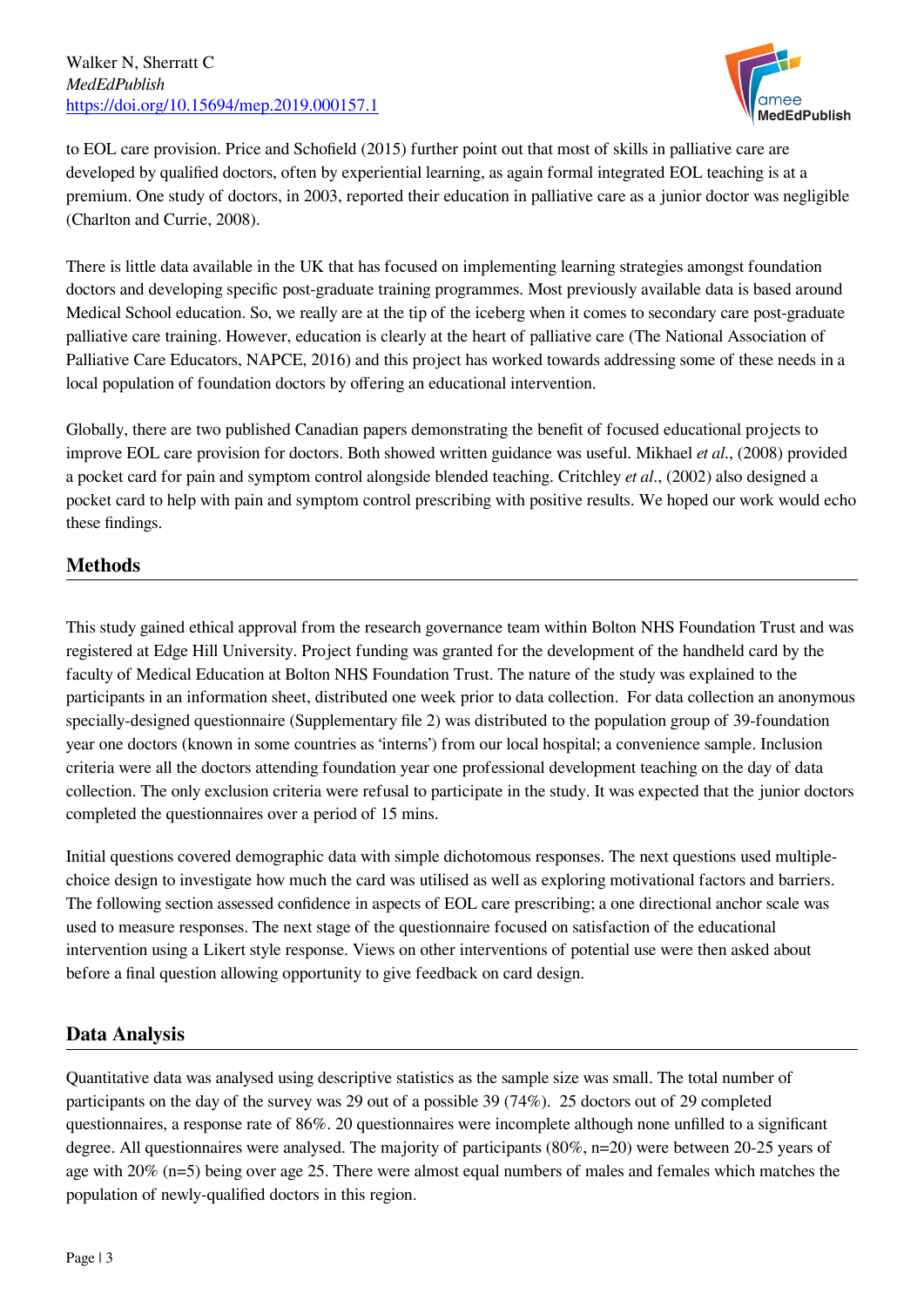#### Walker N, Sherratt C *MedEdPublish* <https://doi.org/10.15694/mep.2019.000157.1>



At the time of the study, 48% (12) of the sample of foundation year one doctors reported to be routinely using the card. Males favoured its use overall more frequently than females and the more mature doctors used the card more; gender and age therefore both appear to be influencing factors. Simply forgetting to bring the card to work on occasion was the biggest inhibiting factor preventing its use; almost half of the doctors surveyed admitted to this.

The maximum response for motivating factors for using the card was easy access, with 25% of participants thinking this important. Just under a 1/3 believed its functionality was an important driver and almost a quarter (24%) reported reliability (Figure 1).



Figure 1 – Motivating factors

We noticed that there was a positive association with the introduction of the card and increased confidence in all three domains of prescribing. All respondents reported increased confidence in the assessment and prescribing of EOL medications with the use of the hand-held card; almost a quarter of respondents (23%, 4) perceived themselves to be highly confident. By using the card, all responders also reported increased confidence in drug conversion and 40% felt more confident in titrating analgesia with the use of the card. (Figure 2)

74% of participants were very satisfied or satisfied that the hand-held card had enhanced their clinical practice. The commonest recurring feeling towards the card was that of its **"usefulness". "Accessibility"** was also commonly described. Further emergent themes reported included it being a **"good reference"** and **"preventing errors"**.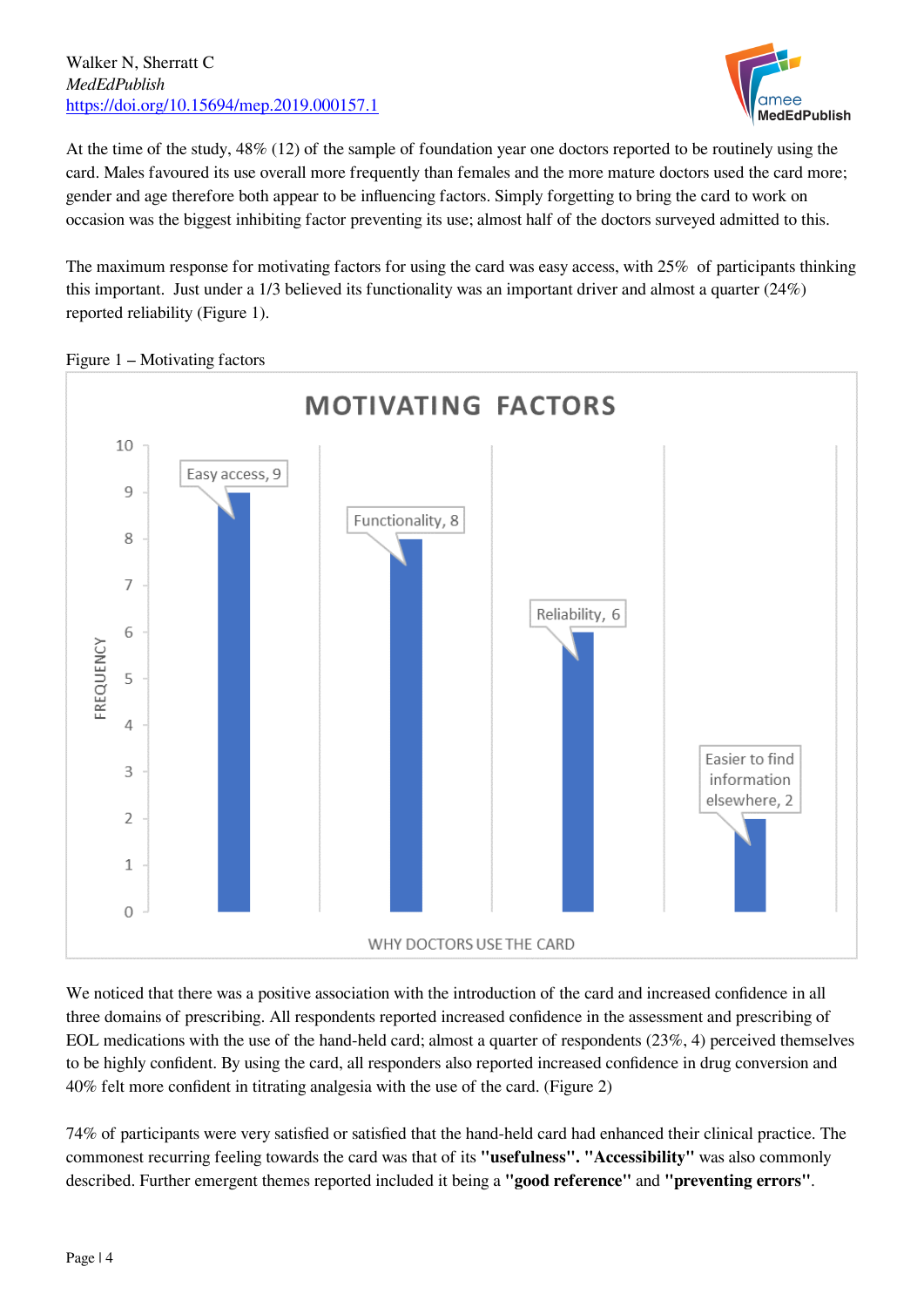

It is important to consider ideas for improvements and this included **"developing an electronic version", "practical sessions on its use", "making it smaller" and "larger copies for the ward walls."**



#### Figure 2 – Confidence in EOL prescribing

## **Discussion**

To our knowledge this is the first service evaluation study concerning education support for foundation doctors providing EOL care in the UK.

25 out of the 29 possible doctors completed the questionnaires within 15 minutes, demonstrating that the questionnaire was simple to use. The final response rate was 86%. However, 20 questionnaires were not fully completed for unknown reasons. It is not known whether this was due to a reluctance to complete, poor comprehension, a failure of the visual layout of the questionnaire or possibly a lack of time. All questionnaires were analysed for data capture given the numbers overall were small.

Approximately  $\frac{3}{4}$  of the doctors reported that they had their own copy of the card. It is not clear why  $\frac{1}{4}$  did not have their own copy, possibly attributable to the method of initial distribution. On the day the cards were given out, they were left on a table for collection. In retrospect they should have been handed directly to the individuals to ensure that every junior doctor was fully supported in EOL prescribing.

Although this is a small case study, the level of utilisation of the hand-held card in our study is high. Almost 50% of participants reported to be using the card at the time of the survey with more than a third using it monthly and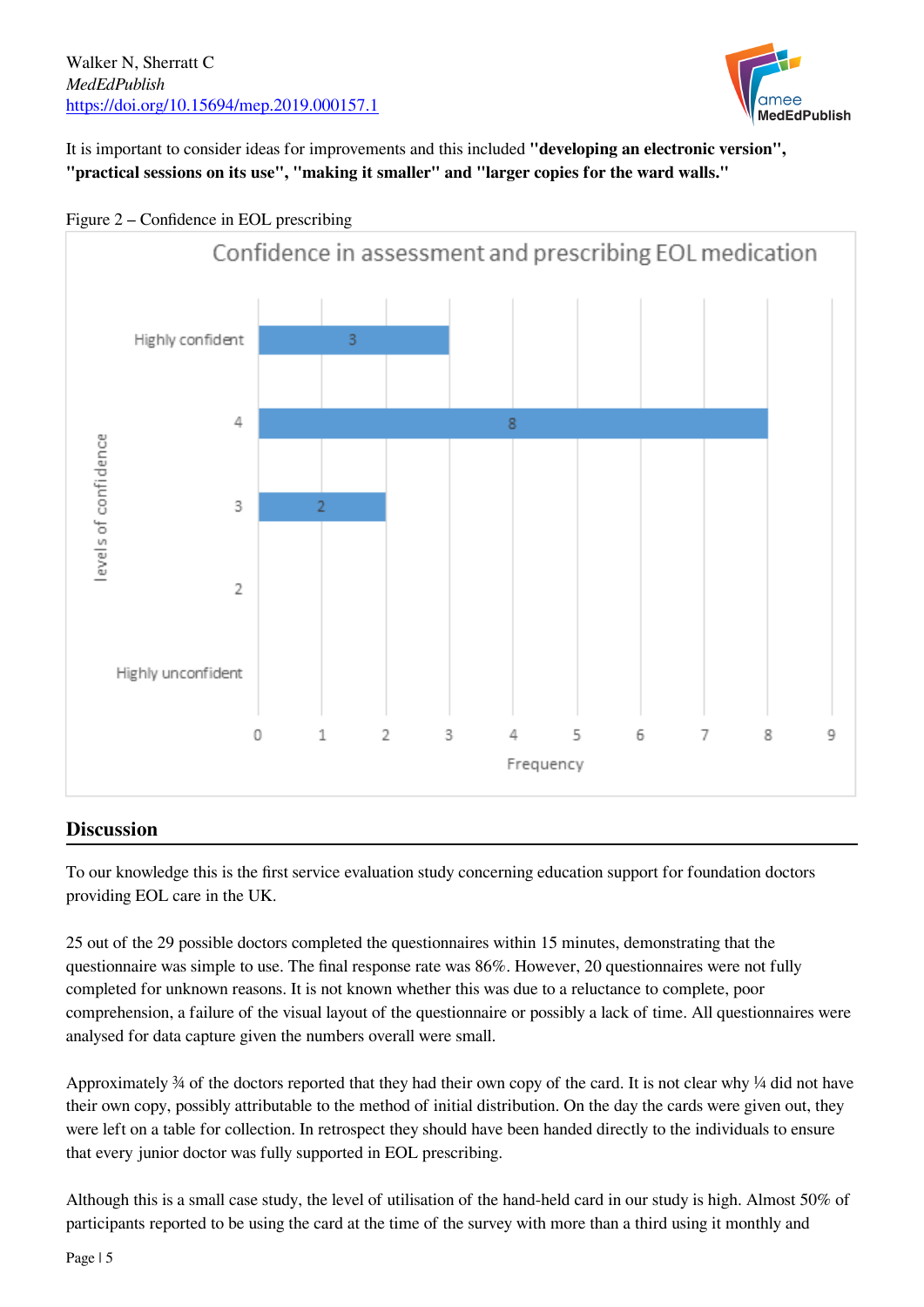

almost 10% on a weekly basis. Some participants commented that the card was not relevant to them at the time of survey due to their current job rotation e.g. sexual health, but that they would use it in another job. This reflects the variety of possible placements experienced by our newly-qualified doctors, on a rotational basis.

There were differences shown between the genders with males favouring using the card overall on a more frequent than the females and age did make a difference also with the mature students favouring its use. It was interesting to note that 80% of the more mature students (>25) used the cards in totality whereas 70% of the 20-25-year olds used the cards. A simple recall can be more difficult for some than others and might be an explanation. A visual prompt may be more desirable to some.

More than a third of responders said accessibility of the card motivated them to use it. Charlton and Currie (2008) previously reported lack of access as one barrier to palliative care training; the hand-held card is therefore one solution. Indeed 25% of participants selected reliability as their motivational factor for using the card. This correlates with literature suggesting that junior doctors require specific education which can support everyday work (RCP, 2016).

In terms of inhibiting factors, our results reinforced that simply forgetting to bring the card to work stopped almost half of the doctor using the card (46%). It could be postulated that the results of the questionnaire might have been quite different with a larger number of doctors using the card and a follow-up evaluation is therefore recommended for future cohorts.

This next stage of the questionnaire was extremely important because in line with previous research, we recognise that levels of confidence in EOL care for junior doctors is low (Gibbins *et al*., 2010; Hull, 1991; Bowden *et al*., 2012). These questions were not answered by all active participants and it is not clear whether the style of question was difficult to answer, if the participants chose not to answer it due to "fear" of admitting low levels of confidence (Sturman *et al*., 2017), or if the layout of the questionnaire meant that some people simply overlooked the questions. Nonetheless, from those that answered the questions, the results showed subjective increased levels overall of confidence in all three areas surveyed: - assessment and prescribing in EOL care, drug conversions and drug titrations.

The highest level of confidence in assessment and prescribing for EOL care accounted for just over 1/5 of all responders which is a significant improvement following the introduction of the card. Almost 2/3 reported high selfperceived improvements in confidence. Improvement in confidence for drug conversions with the use of the handheld card was high and 50% of responses reported a high level of confidence. We believe this reflects the fact that the card allows for generic conversions and gives doctors the ability to use the card in everyday clinical situations suggesting its flexibility and usability on the wards. The last domain concentrates on drug titration and the use of the card can provide additional support to this end, not previously covered. Importantly, an improvement was reported to some degree from all participants, even those who did not report a big increase in confidence. However, 42% of doctors reported a big improvement in their confidence levels and 35 % moderate, again reflecting the fact that the card is specifically applicable to daily use. It should also be remembered that some participants may have felt subject to reporting bias and it possible that there could have been both under and over reporting of confidence across the domains.

We found  $\frac{3}{4}$  of responders were satisfied that the intervention enhanced clinical practice with 32% being very satisfied. None of our participants reported that the card negatively impact clinical practice. Although the study has not objectively measured improvement, self-perceived enhancement with this simple educational tool is clear to see in the results. As it was a self-reported study it is possible some doctors might over and under report confidence, so it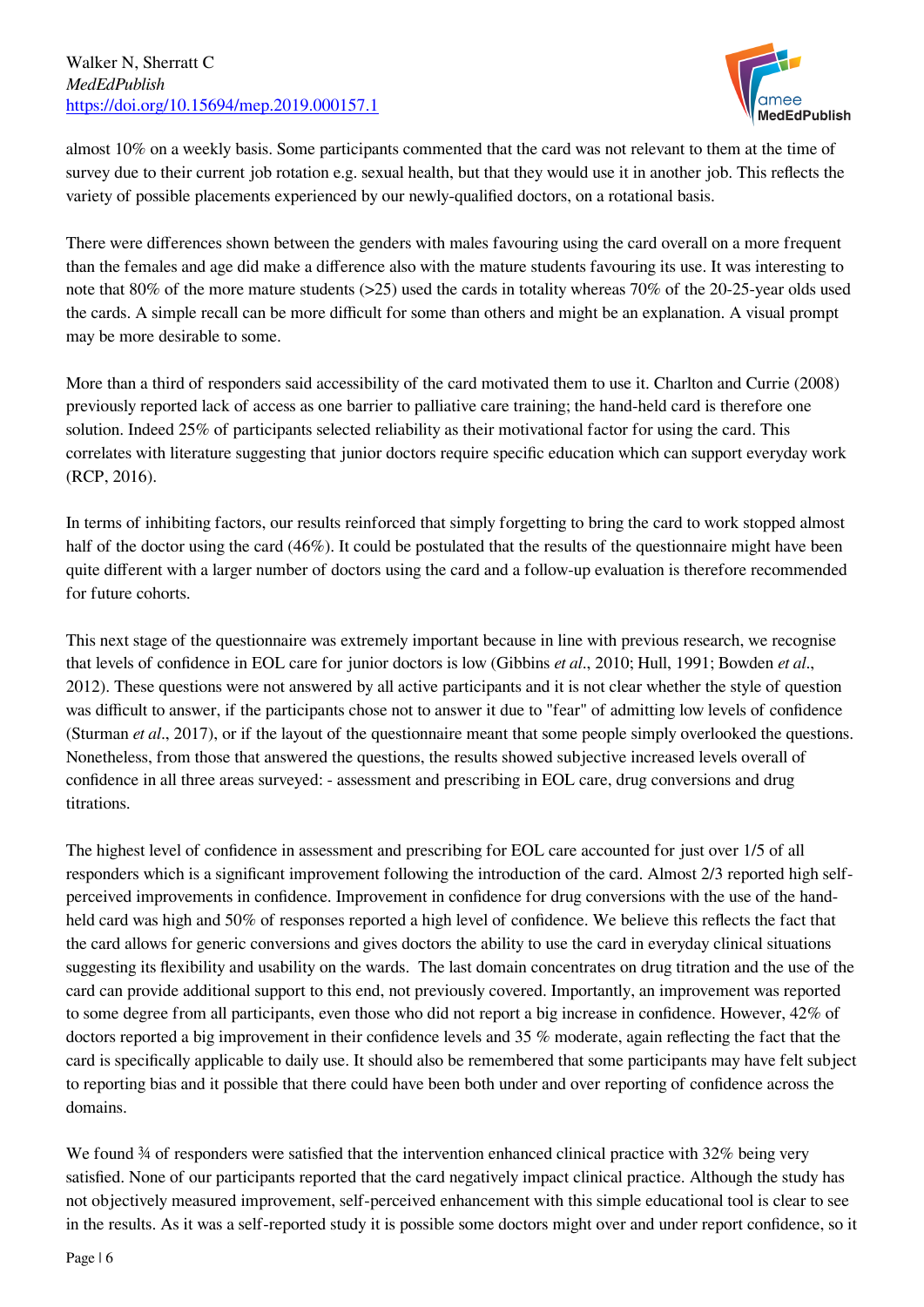

would be useful to repeat the study with another cohort of doctors to look at overall trends and draw comparisons. Nevertheless, the self-reported enhancement with the utilisation of the card provides hope for the future foundation doctors and the hospital is keen to roll out the project. To make this project more robust, it may be sensible, to introduce an objective measurement to analyse this education intervention in more detail. Approximately 1/5 of responders were undecided about the hand-held card. Some of this group had commented that they had not yet had much opportunity to use due to their current placements. Had the project been completed later, for example, at the end of foundation year one, it is possible that more participants might have reported a higher level of satisfaction. This is, however, purely speculative and could suggest a need for a further phase of the study.

The next part of the survey asked doctors to communicate interventions that they felt might further improve their education over and above the hand-held card. Almost 50% suggested specific sessions with the palliative care team whereas a 1/3 said they would welcome a taster day within palliative care and 20% of participants though that peer teaching sessions would be helpful. No one method used in isolation is satisfactory for all individuals; flexibility of approach is crucial (Gibbins *et al*., 2010).

The final section of the evaluation focused on feelings towards the card asking for opinions. A common theme was that the card was "useful" inferring that use of the card had been a positive experience. Similarly, other positive free responses recorded were that the card was "accessible", "great", "good idea", "good format" and "easy to use". Feedback also suggested that the card "prevented error" and was a "good reference" with "good content". Potential ideas for the future included developing an electronic version for use on mobile phones.

Overall, results are encouraging and confirms our hypothesis that the card is a useful educational intervention. This is in line with world-wide literature, suggesting credibility and transferability. Furthermore, there is a potential greater reach for the project; one doctor suggested that cards be redistributed to other grades of doctors for enhanced effect.

Despite the overall positive feedback, one doctor reported that the card was intimidating as it was scary to prescribe these drugs. This is quite an emotional response and important to capture. It is important to recognise this specific feedback as it reflects the fact that further training and intervention is still required. This doctor appears to be quite vulnerable and lacking in confidence, and may therefore be at risk of making a mistake. Such feedback might not have been addressed if a free text response question had not been integrally incorporated into the questionnaire. There was surprisingly very little specific feedback on the appearance of the card itself other than two doctors comments; one felt that card was too big, and another believed that the edges of the card were too sharp.

# **Conclusion**

Self-reported usefulness of the hand-held card to support foundation doctors in EOL care prescribing in this study was high with almost half of the participating doctors using the card in every day clinical practice. Accessibility, functionality and reliability were the most common motivating reasons for using the card whilst simply forgetting to bring the card to work represented the biggest inhibiting factor. All doctors reported increased confidence in all three domains of clinical care surveyed and 75% of doctors were either satisfied or very satisfied that the use of this intervention enhanced their clinical practice. Likeable factors of the card included it being a good reference and preventing errors. Ideas for improvements were offered and these included additional teaching sessions alongside owning the card and a potential electronic version for use on mobile technology.

Questionnaires were easy to administer, and the survey received a high response rate of 86%. In line with previous literature, this service evaluation study confirms the important role of educational intervention in palliative care. Our results have shown that it is useful, easily implementable, cheap, portable, reliable and accessible. To our knowledge,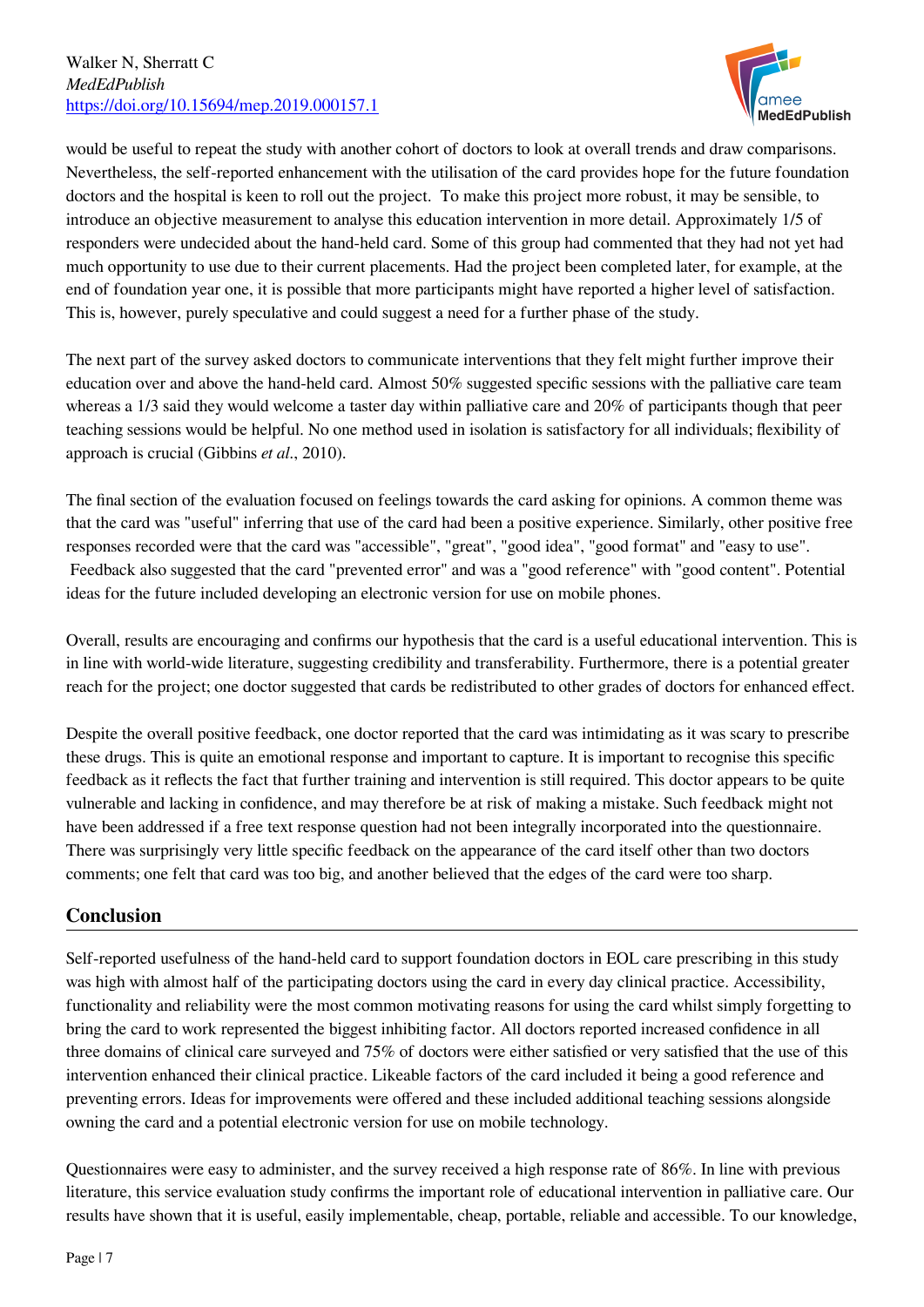Walker N, Sherratt C *MedEdPublish* <https://doi.org/10.15694/mep.2019.000157.1>



this is the first UK study of its kind employing an intervention in palliative care in a hospital setting. It is important to implement this intervention early to support junior doctors early in their careers. Moving forwards, we would propose an ultimate vision of a standardised schedule of palliative care training from undergraduate training through to postgraduate working in a drive to ensure quality and safety and streamline the provision of EOL care.

# **Glossary of terms**

EOL – End of Life care

Foundation year one doctors – first year doctor after graduation from UK medical school

# **Take Home Messages**

- A hand-held prescribing prompt card is considered "useful" in enhancing clinical practice for junior doctors
- Using a hand-held prescribing card improves confidence in all areas of EOL care prescribing
- It is easily implementable and cheap
- Portability allows easy accessibility and reduces errors
- It is important to introduce this intervention early in a junior doctor's career

## **Notes On Contributors**

Dr Natalie Walker, Consultant Physician and Associate Foundation Programme Director - Bolton NHS Foundation Trust - BSc(Hons), MBChB, MRCP, MA (Clinical Education).

Dr Cathy Sherratt, Programme Leader, MA Clinical Education; Joint Chair, Postgraduate (Taught) Research Ethics Sub-committee. ORCID iD:<https://orcid.org/0000-0002-5073-0023>

## **Acknowledgements**

Special thanks to Dr Barbara Downes, Dr Hannah Baird and Dr Kathryn Newell.

#### **Bibliography/References**

Bowden, J., Kempsey, K., Boyd, K., Fallon, M., Murray, S.A. (2013) 'Are newly qualified doctors prepared to provide supportive and end-of-life care? A survey of Foundation Year 1 doctors and consultants.', *J R Coll Physicians Edin,* 43, pp. 24-8. <https://doi.org/10.4997/jrcpe.2013.105>.

Charlton, R. and Smith, G. (2000) 'Perceived skills in palliative care medicine of newly qualified doctors in the UK', *J Palliat Care*, 43 (1), pp. 27-32. <https://doi.org/10.1177/082585970001600405>

Charlton, R. and Currie, A. (2008) 'A UK Perspective on Worldwide Inadequacies in Palliative Care Training: A Short Postgraduate Course is proposed', American *Journal of Hospice and Palliative Medicine,* 25 (1), pp. 63-71. <https://doi.org/10.1177/1049909107307389>

Critchley, P.P., Grantham. M., Plach, N., Bedard, M., Oglan, G. (2002) 'An evaluation of the use of and satisfaction with the palliative care pain and symptom pocket card', *J Palliat Care*, 18, pp.307-11. <https://doi.org/10.1177/082585970201800410>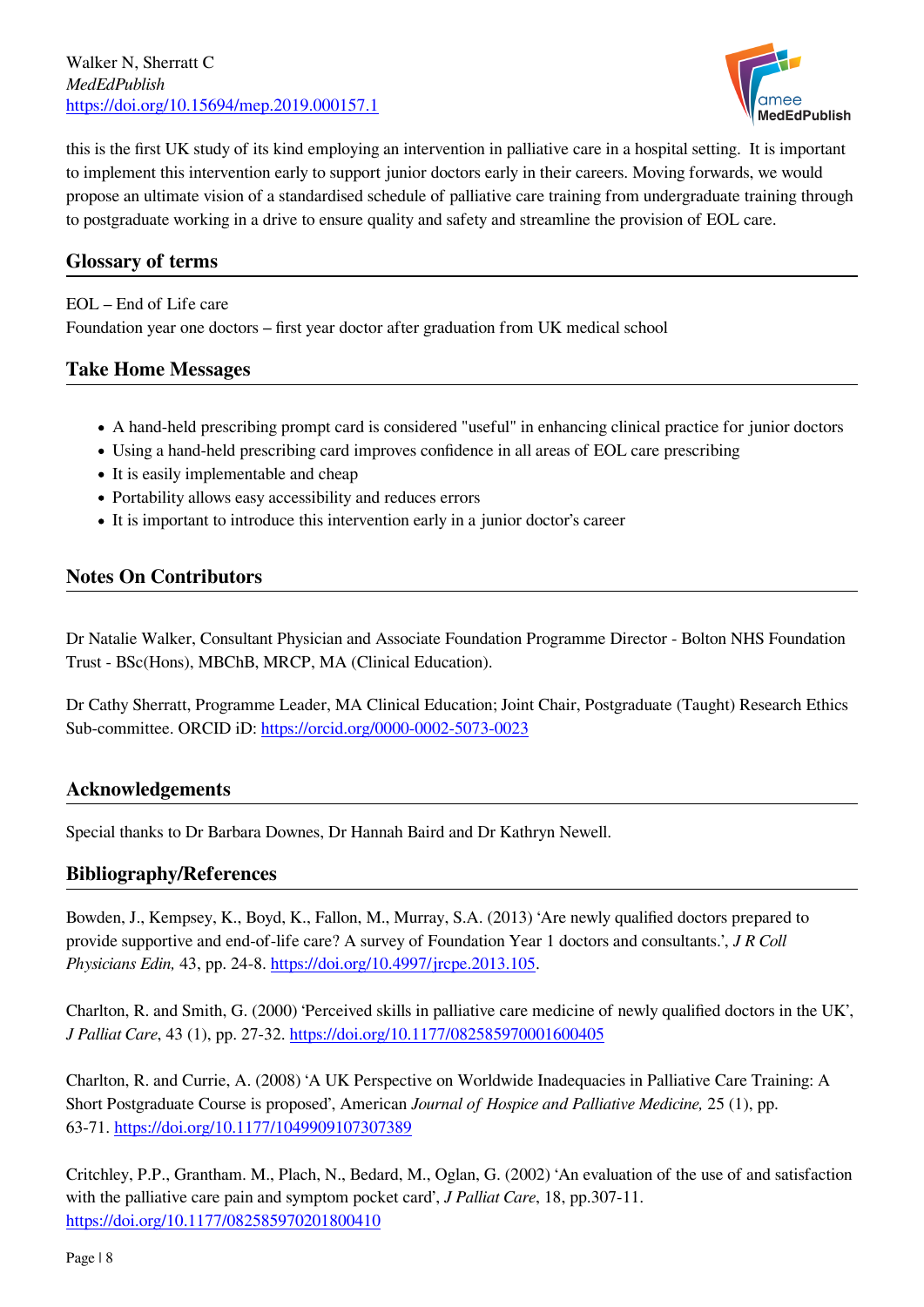

Doyle, D. (1996) 'Education in Palliative medicine', *Palliat med*, 10(2), pp. 91-2. <https://doi.org/10.1177/026921639601000201>

Field, D. and Howells, K. (1988) 'Dealing with dying patients: difficulties and strategies in final year medical students'*, Death Studies,* 12, pp. 9-20. <https://doi.org/10.1080/07481188808252216>

Gibbins, J., McCoubrie, R. and Forbes, K. (2011) 'Why are newly qualified doctors unprepared to care for patients at the end of life?', *Med ed,* 45(4), pp. 389-99.<https://doi.org/10.1111/j.1365-2923.2010.03873.x>

Gibbins, J., McCoubrie, R., Maher, J., Wee, B., Forbes, K. (2010) 'Recognizing that it is part and parcel of what they do: teaching palliative care to medical students in the UK', *Palliative Medicine*, 24(3), pp. 299-305. <https://doi.org/10.1177/0269216309356029>

Hull, F.M. (1991) 'Death, dying and the medical student', *Medical Education* 25, pp. 491-496. <https://doi.org/10.1111/j.1365-2923.1991.tb00103.x>

Joint Royal Colleges of Physicians Training Board. Available at: <https://www.jrcptb.org.uk/> (Accessed: 12 March 2016).

Lloyd-Williams, M. and MacLeod, R.D. (2004) 'A systematic review of teaching and learning in palliative care within the medical undergraduate curriculum' *Medical Teacher,* 26(8), pp. 683-690. <https://doi.org/10.1080/01421590400019575>

Mikhael, J., Baker, L. and Downar, M.D. (2008) 'Using a Pocket Card to Improve End-Of-Life Care on Internal Medicine Clinical Teaching Units: A Cluster-randomised Controlled Trial', *J Gen Intern Med* 23(8), pp. 1222-7. <https://doi.org/10.1007/s11606-008-0582-4>

National Association of Palliative Care Educators. Available at: <https://www.napce-uk.org.uk> (Accessed: 12 March 2016).

Price, S. and Schofield, S. (2015) 'How do junior doctors in the UK learn to provide end of life care: a qualitative evaluation of postgraduate education' *BMC Palliative Care.* 14, pp.45.<https://doi.org/10.1186/s12904-015-0039-6>

Royal College of Physicians. (2014) *'National Care of the Dying Audit for hospitals, England'.* Available at: [https://www.rcplondon.ac.uk/projects/outputs/national-care-dying-audit-hospitals.](https://www.rcplondon.ac.uk/projects/outputs/national-care-dying-audit-hospitals) (Accessed: 12 March 2016).

Sturman, N. *et al.,* (2017) *'A steep learning curve': junior doctor perspectives on the transition from medical student to the health-care workplace.* Available at: <https://bmcmededuc.biomedcentral.com/articles/10.1186/s12909-017-0931-2>**.** (Accessed: 25 March 2019).

Walker, S., Gibbins, J., Barclay, S., Barnett, M. *et al.*, (2014) 'Palliative care (pc) education for medical students: has it improved over the last decade? a survey of pc education' 4 suppl 1: A35. <https://doi.org/10.1136/bmjspcare-2014-000654.97>